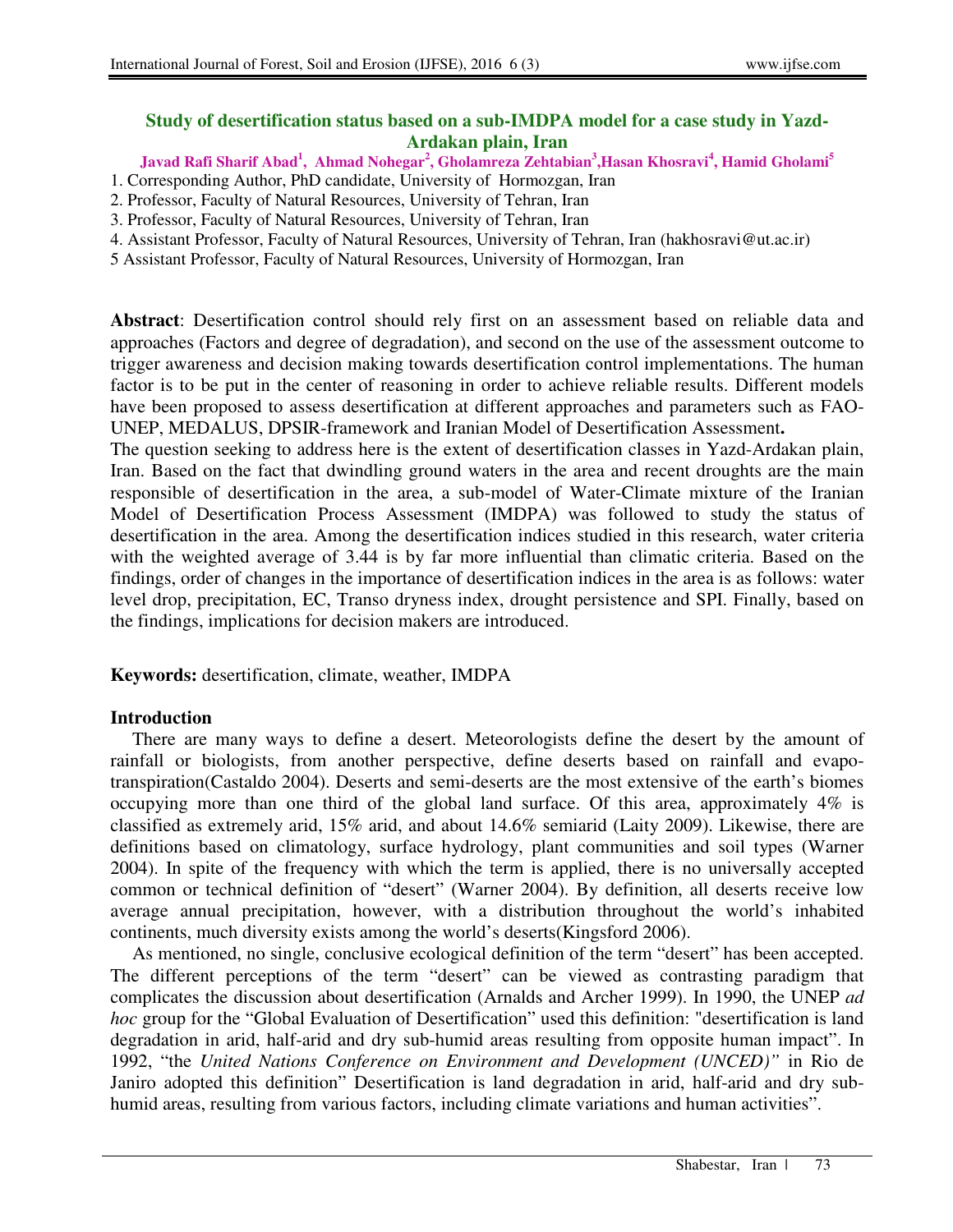In spite of the threat of desertification to be in the shadow of a doubt, most researchers agree that desertification is a menace to sustainable development in arid and semiarid areas (Brauch 2003). In the next few decades, 1.2 billion people will be affected by the loss of land productivity or land degradation (van Andel and Aronson 2012).

About 80% of Iran's area falls in arid and semi-arid category and one-third is prone to desertification. Deserts cover about 20% of the land in Iran; remaining land comprises rangeland  $(55\%)$ , agriculture  $(11\%)$ , forests  $(8\%)$ , and industrial and residential areas  $(6\%)$  (NAP 2005).

Desertification control should rely first on an assessment based on reliable data and approaches (Factors and degree of degradation), and second on the use of the assessment outcome to trigger awareness and decision making towards desertification control implementations. The human factor is to be put in the center of reasoning in order to achieve reliable results. Different models have been proposed to assess desertification at different approaches and parameters such as FAO-UNEP, MEDALUS, DPSIR-framework and Iranian Model of Desertification Assessment But there is no consensus on the proper use of models to assess desertification (Zdruli 2010)

The formation and development of land desertification is the result of many factors, because the causes of desertification in different parts are different, so a fixed model has difficulty applying in all regions. Therefore, various research areas should establish the corresponding models to improve the simulation accuracy(Sun and Deng 2013).

IMDPA is a comprehensive desertification model that was developed by the Faculty of Natural Resources at the University of Tehran in a project entitled "Determination of Methodology of Desertification Criteria and Indices in Arid and Semi-Arid Regions of Iran" (Ahmadi 2004). IMDPA was used to study desertification status of *Jarghooyeh* region in Isfahan province , *Segzi* pediment in Isfahan province, *Mazayijan* plain in Fars province, and *Kaherkonarak* region, and *Jazinak* region in *Sistan*-*Baluchestan* province (Pahlavanravi and Bahreini 2013).

The question seeking to address here is the extent of desertification classes in Yazd-Ardakan plain, Iran. Based on the fact that dwindling ground waters in the area and recent droughts are the main responsible of desertification in the area, a sub-model of Water-Climate mixture of the Iranian Model of Desertification Process Assessment (IMDPA) was followed to study the status of desertification in the area.

## **Martial and Methods**

## **The study area**

Yazd-Ardakan plain is one the most extensive plains of Yazd province, Iran which

falls between 53 20 to 54 50 E longitude and 31 15 to 32 45 latitude. This plain includes Ardakan, Meybod, Ashkzar and Yazd cities covering 12 km and 35 km in length and width. Temperature ranges between 12 – 19 centigrade degrees with relative humidity of 30 to 50%. Sever evaporation occurs in a gamut of 2200 to 3200 mm per annum in this area. Precipitation manifests itself as low and sporadic precipitation events which dictate a desert climate. Saline geological formations also impact soil and water in the area which ultimately put influence on agricultural lands. Of the total 564 million liters well discharge volume in the area, 82% is used for agriculture. This amount has dwindled groundwater reservoirs and brought about saline water intrusion which intensifies already climatic desertification. Fig 1 depicts the geographic expansion of Yazd-Ardakan plain.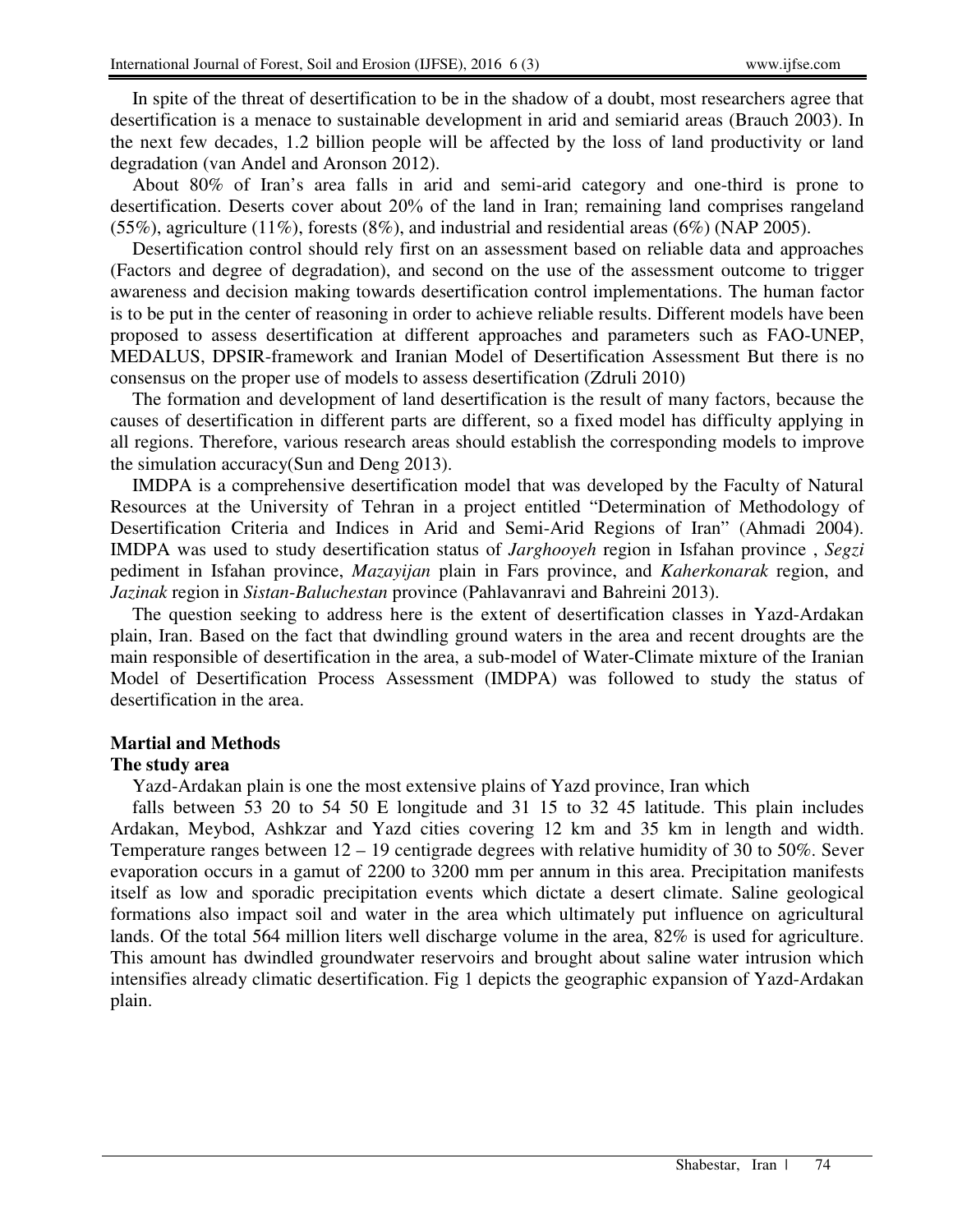

Fig1: location of the study area

## **Methodology**

The IMDPA model consists of 9 criteria, 36 indices to evaluate desertification.This model evaluates current status and desertification potential simultaneously, without discriminating either of them. In order to combine indices into criteria and finally desertification risk, geometric averaging is used. Each indicator and any combination of criteria could serve as a sub-model to evaluate desertification for that point of view. A benefit of desertification models is that, by monitoring the changes in a period of time, one would be able to follow the trend of change and initiate the early warning phase. Here, in the IMDPA model, all the indices and criteria were ranked in a range of 1 to 5 according to expert's judgments and summed according to the following formula:

Index-X= $[(layer-1).(layer-2)...(layer-n)]^{1/n}$  eq.1

Where index-X denotes index of interest, layer shows indices of each criterion and n shows number of indices per criterion. In this study, two criteria of climate and water were evaluated and combined as follow:

# Desertification Intensity =  $\sum \sqrt[2]{Climate * Water}$  <sub>eq.2</sub>

| able). Classification bleaking points for descrimination intensity value |        |              |  |  |  |  |
|--------------------------------------------------------------------------|--------|--------------|--|--|--|--|
| <b>Desertification Intensity</b>                                         | Symbol | Range        |  |  |  |  |
| Class                                                                    |        |              |  |  |  |  |
| Negligible                                                               |        | $0.0001 - 1$ |  |  |  |  |
| Low                                                                      |        | $1.1 - 2.5$  |  |  |  |  |
| Medium                                                                   |        | $1.6 - 2.5$  |  |  |  |  |
| Severe                                                                   |        | $2.6 - 3.5$  |  |  |  |  |
| Extreme                                                                  |        | $3.6 - 4$    |  |  |  |  |
|                                                                          |        |              |  |  |  |  |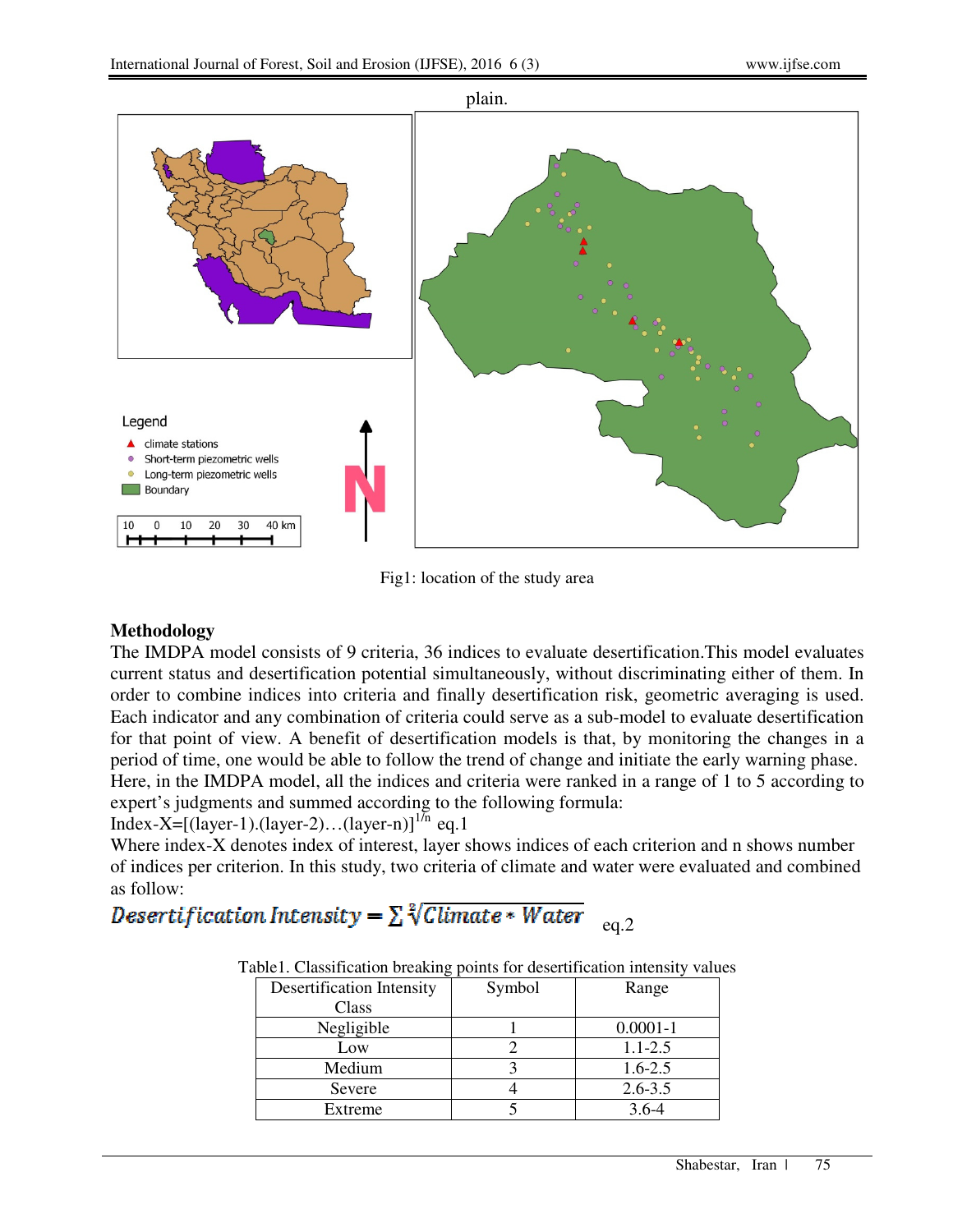Desertification intensity were classified for all land-uses based on table 1. Prepared data layers for indices were combined into criterion and criteria layers and desertification risk was estimated based on eq.1. Data handling was done in Qgis 2.2 software.

Climatic condition is a natural cause of desertification which also could

Indirectly impact other desertification indices.in these study 3 indices were evaluated for this criterion including annual precipitation, dryness index and drought index. Drought index is per se broken down to drought persistence and SPI drought index. Here, four climatic stations were included and precipitation level was classified into 5 categories as provided in table … In order to study dryness index Transo index was used as follow:

# I=P/ETP

Where I show annual precipitation and ETP shows Annual evapotranpiration. Evapotranspiration was estimated using Thornthwaite method. (Table 2)

Drought was evaluated using SPI index ranging from -1 to 1 in which negative values denote more intense droughts and positive values denote wet years. Classification breaking points is provided in table 1 and 2.

Drought persistence affects desertification separately from annual rainfall. Breaking points of this index is provided in table 2.

Yazd-Ardakan plain is a dry area with negligible precipitation. There are only a few seasonal rivers which dry out before reaching the plain. Thus, in order to keep up with the growing demand of agriculture and industry, remarkable pressure has been put on the ground water resources making them to drop to alarming levels. At this level, because of saline geological formations and saline water intrusion, water quality has been going down. Thus, water level drop and water quality deterioration (EC) were used as water indices. Breaking points are provided in table 2.

| Taone 1. Of 1 chassification scheme |               |              |            |                |                 |                   |           |
|-------------------------------------|---------------|--------------|------------|----------------|-----------------|-------------------|-----------|
| Class                               | Exceptionally | Very         | Moderately | Near normal    | Moderately      | Severely dry      | Extremely |
|                                     | moist         | Moist        | moist      |                | dry             |                   | dry       |
| <b>SPI</b>                          | >2            | $1.5 - 1.99$ | $1 - 1.49$ | $-0.99 - 0.99$ | $-1$ $-(-1.49)$ | $-1.5$ $-(-1.99)$ | $-2 >$    |
| value                               |               |              |            |                |                 |                   |           |
| Class                               |               |              |            |                |                 |                   |           |
| Code                                |               |              |            |                |                 |                   |           |

Table 1. SPI classification scheme

## Table 2 breaking points of the indices of the sub-IMDPA model

|   | Symbol         | Range        | Desertification<br>Intensity<br>Class | Annual<br>Prec.<br>(mm) | Dryness index | SPI | Drought<br>persistence<br>(years) | Water table<br>$\text{drop}(\text{m})$ | $(microsicmensc.cm^{-1})$<br>RC |
|---|----------------|--------------|---------------------------------------|-------------------------|---------------|-----|-----------------------------------|----------------------------------------|---------------------------------|
|   | 1              | $0.0001 - 1$ | Negligible                            | $>= 600$                | >0.65         | 7   | $\leq$ 3                          | $0 - 10$                               | < 250                           |
|   | $\overline{2}$ | $1.1 - 2.5$  | Low                                   | 280-600                 | $0.45 - 0.65$ | 5,6 | $3-4$                             | $10 - 20$                              | 250-750                         |
|   | 3              | $1.6 - 2.5$  | Medium                                | 150-280                 | $0.2 - 0.45$  | 4   | $4 - 5$                           | $20 - 30$                              | 750-2250                        |
|   | $\overline{4}$ | $2.6 - 3.5$  | Severe                                | 75-280                  | $0.05 - 0.2$  | 2,3 | $5-6$                             | $30 - 50$                              | 2250-5000                       |
| 5 |                | $3.6 - 4$    | Extreme                               | < 75                    | < 0.05        |     | $6 - 7$                           | $>50$                                  | >5000                           |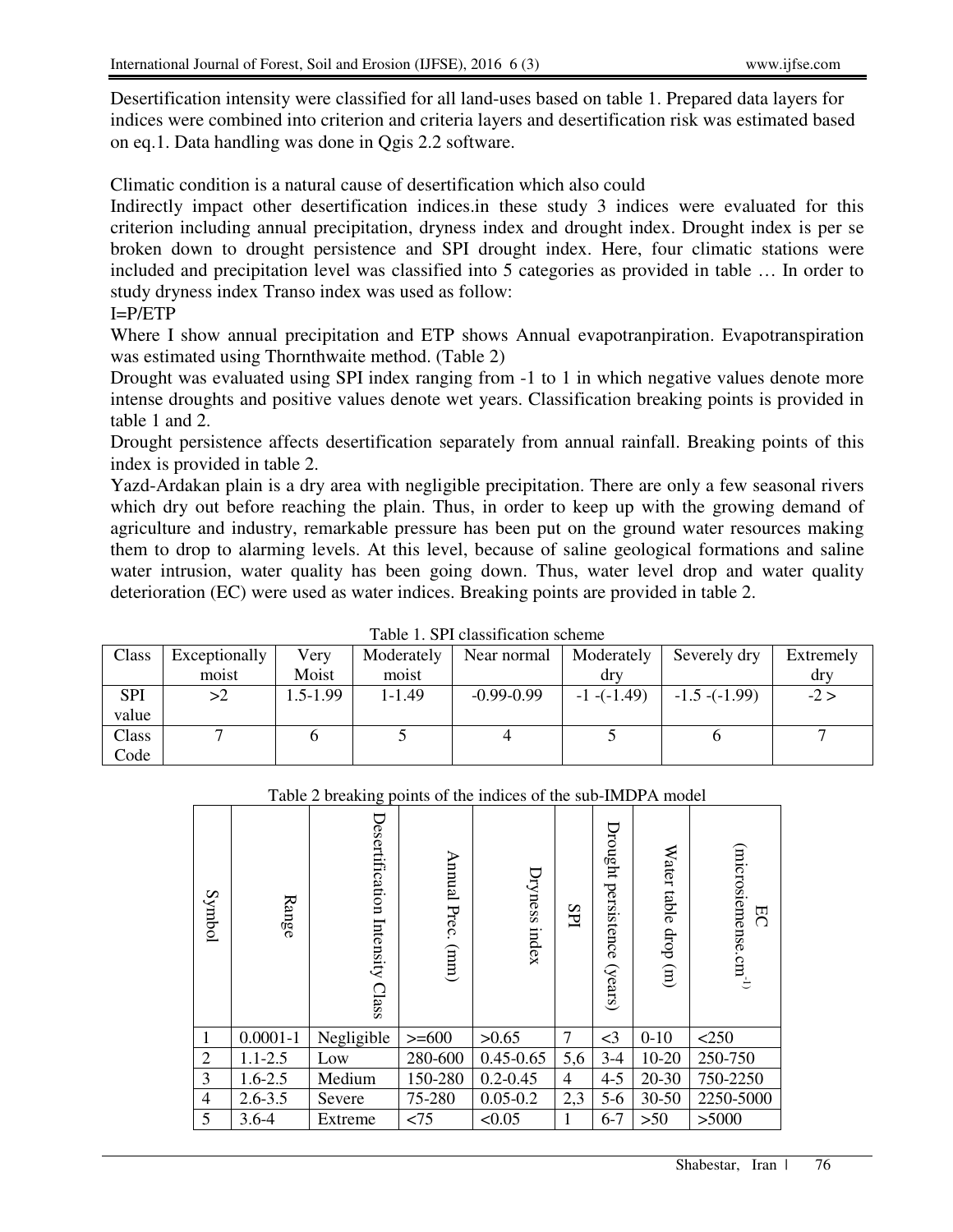#### **Results**

As for climatic criteria and annual precipitation, Ardakan station has the lowest amount of long-term annual precipitation. In most cases, coefficient of variability (CV) is more than 40% which shows irregular precipitation pattern (See table3)

| Station | Max(mm) | Min(mm) | Range(mm) | Mean(mm) | SD    | $\mathrm{CV}(\%)$ |
|---------|---------|---------|-----------|----------|-------|-------------------|
| Yazd    | 120.2   | 12.9    | 107.3     | 57.84    | 27.22 | 47.06             |
|         |         |         |           |          |       |                   |
| Ashkzar | 124     |         | 114       | 57.83    | 24.28 | 41.98             |
| Meybod  | 94.4    |         | 84.4      | 51.46    | 22.9  | 43.31             |
| Ardakan | 102     | 16.6    | 85.4      | 60.72    | 22.9  | 37.71             |

Table 3. Statistics of precipitation in the climatic station in the study area

Annual variation of precipitation could be seen in fig 2 for the climatic stations. Because of the Mediterranean pattern of precipitation in the plain, summer months are lacking precipitation, while most of the rainfall is limited to the autumn to winter months. The whole area of the plain, based on the classification of annual precipitation, falls in the "severe" desertification status.



Fig.2 variation of precipitation in the climatic stations under study

|                | Table 4. Diviless midex status in the Taza-Articakan Plann |                        |  |  |
|----------------|------------------------------------------------------------|------------------------|--|--|
| <b>Station</b> | Dryness Index                                              | Desertification status |  |  |
| Yazd           | 0.026                                                      | Extreme                |  |  |
| Ashkezar       | 0.027                                                      | Extreme                |  |  |
| Meybod         | 0.022                                                      | Extreme                |  |  |
| Ardakan        | ) በ27                                                      | Extreme                |  |  |

Table 4. Dryness index status in the Yazd-Ardakan Plain

As was said, dryness index was estimated using Transo index which is a function of precipitation to potential evopo-transpiration which is calculated using Thornthwaite formula. Results are provided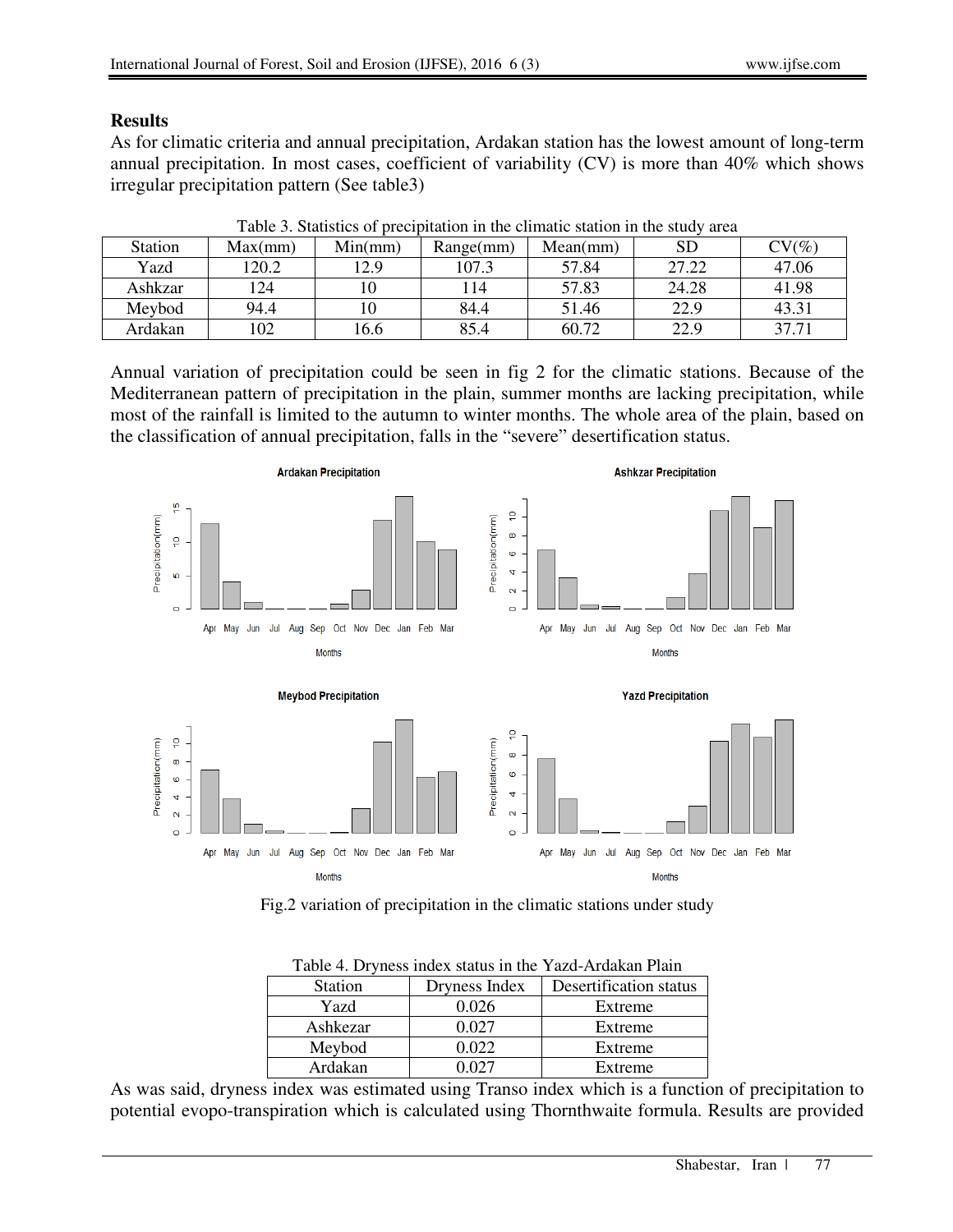in the following table (table 4). Based on this classification the whole plain falls in the extreme desertification class.

According the results of SPI index, no extremely dry years was observed in the station. The highest SPI index, which matches the wettest year, was observed in Ashkzar. Most years fall in the normal category. An interesting point in this charts, is the relative frequencies of exceptionally wet years which brings this idea that precipitation level suffice in the plain while given the annual rainfall given in table 3, it is obvious that precipitation, even in the wettest years, is not sufficient. In case of drought index, the whole area was classified as severe desertification status. Fig. 3 shows the relative frequency of drought in the four climatic stations. In case of drought persistence, the whole plain was classified as negligible. Finally, based on the annual rainfall, drought status and drought persistence indices, the whole plain were classified as medium desertification status.



Fig3 relative frequencies of SPI index in the climatic stations in Yazd-Ardakan plain, upper left (Ardakan), Upper right (Ashkzar), Lower left (Yazd) and Lower right (Meybod)

Based on the data, there has been an annual water table drop of 45 cm. During 35 years, water table has dropped 16 m. in this study, 30 short-term piezometric and 30 long-term piezometric wells' data was studied for water table and EC. Results of water table drop and EC are provided in figures 5 to 6.Finally, based on the eq.2 final desertification status map was produced which could be seen in fig. 7.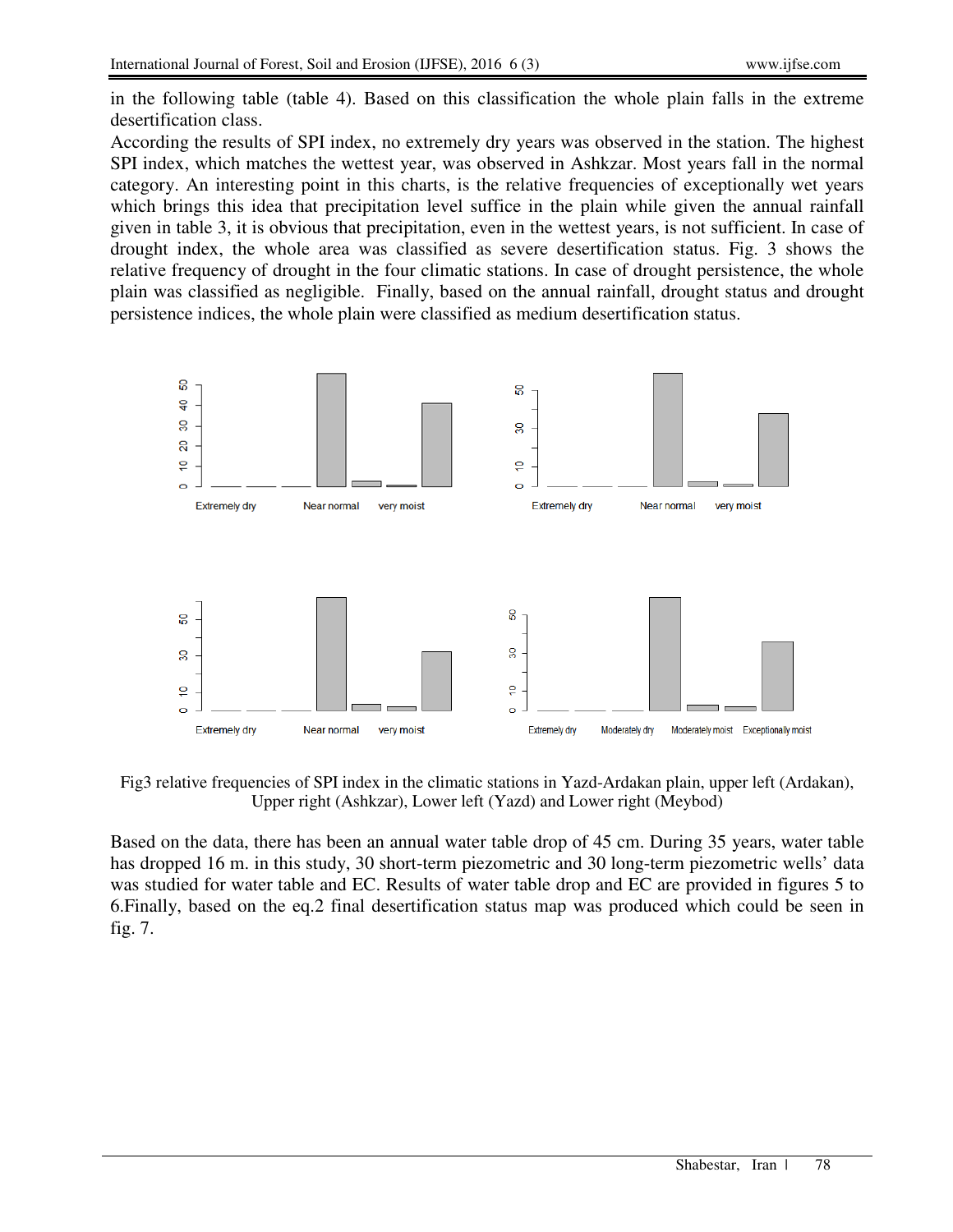

Fig. 5 Water level drop classification for 2009-2010



Fig. 6 EC level classification for 2009-2010 in Yazd-Ardakan plain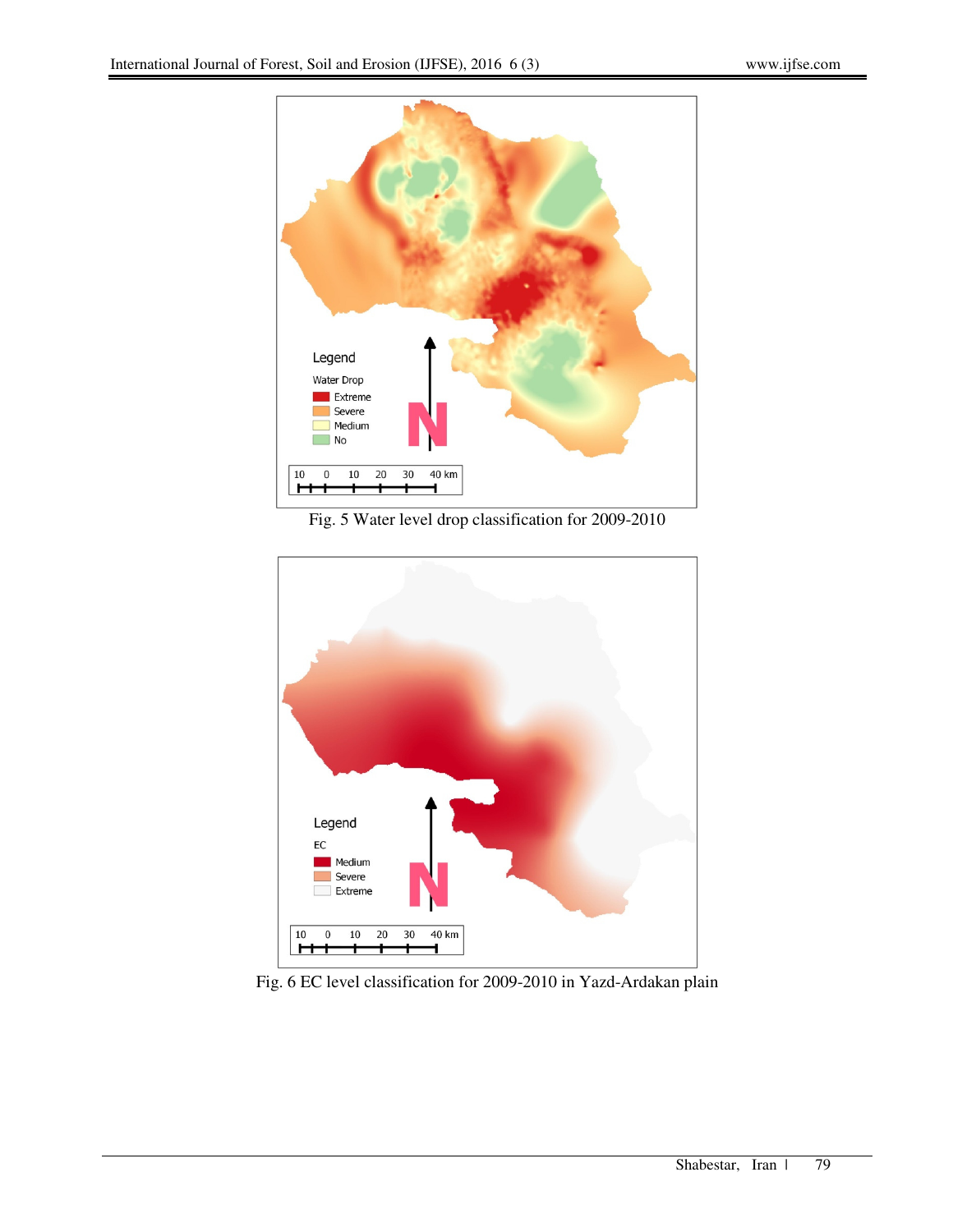

Fig. 7 Final desertification status in Yazd-Ardakan plain

## **Discussion and Conclusion**

Among the desertification indices studied in this research, water criteria with the weighted average of 3.44 is by far more influential than climatic criteria. Based on the findings, order of changes in the importance of desertification indices in the area is as follow: water level drop, precipitation, EC, Transo dryness index, drought persistence and SPI. (Zehtabian 2007), (Khosravi 2004) also reported severe desertification status for annual rainfall, drought index and drought persistence and dryness index, as important indices for desertification assessment. In the study, desertification class of climatic criteria measured 2.4 which correspond to medium level desertification intensity.

EC levels 1300 through 11000 microsiemense.cm<sup>-1</sup> which mostly falls into medium to extreme category and imply the intensity of desertification in the area. (Ahmadi 2006), (Dolatshahi 2007), (Abdi 2007) also reported severe level of desertification for EC levels. Most of the similarities between the studies is because of the same geological formations, heavy pressure of agricultural water demand on groundwater resources, high level evaporation and saline water intrusion.

According to fig… the average level of water table drop is 0.55 for 2010. 65.5% of the total area falls into severe to extreme classes. 33.02% of the area was classified as medium and 1.45% as no water table drop. Water table drop ranges between -0.8 m to +1.28. Most parts of the plain face extreme to severe water table drop. (Jafari 2001) and (RAfiei Emam 2002)) reported the same level of water table drop and desertification intensities for similar areas. Finally, for a large part of the area, with the weighted average of 3.1, severe desertification status was estimated. There are discrepancies between argues provided by (Khosravi 2004), (Nateghi 2007) for reporting medium level of desertification in their studied areas. In their studies, most medium level classes were at the initiation phase of severe desertification status and this suffices to interpret the discrepancies between this study and similar reports.